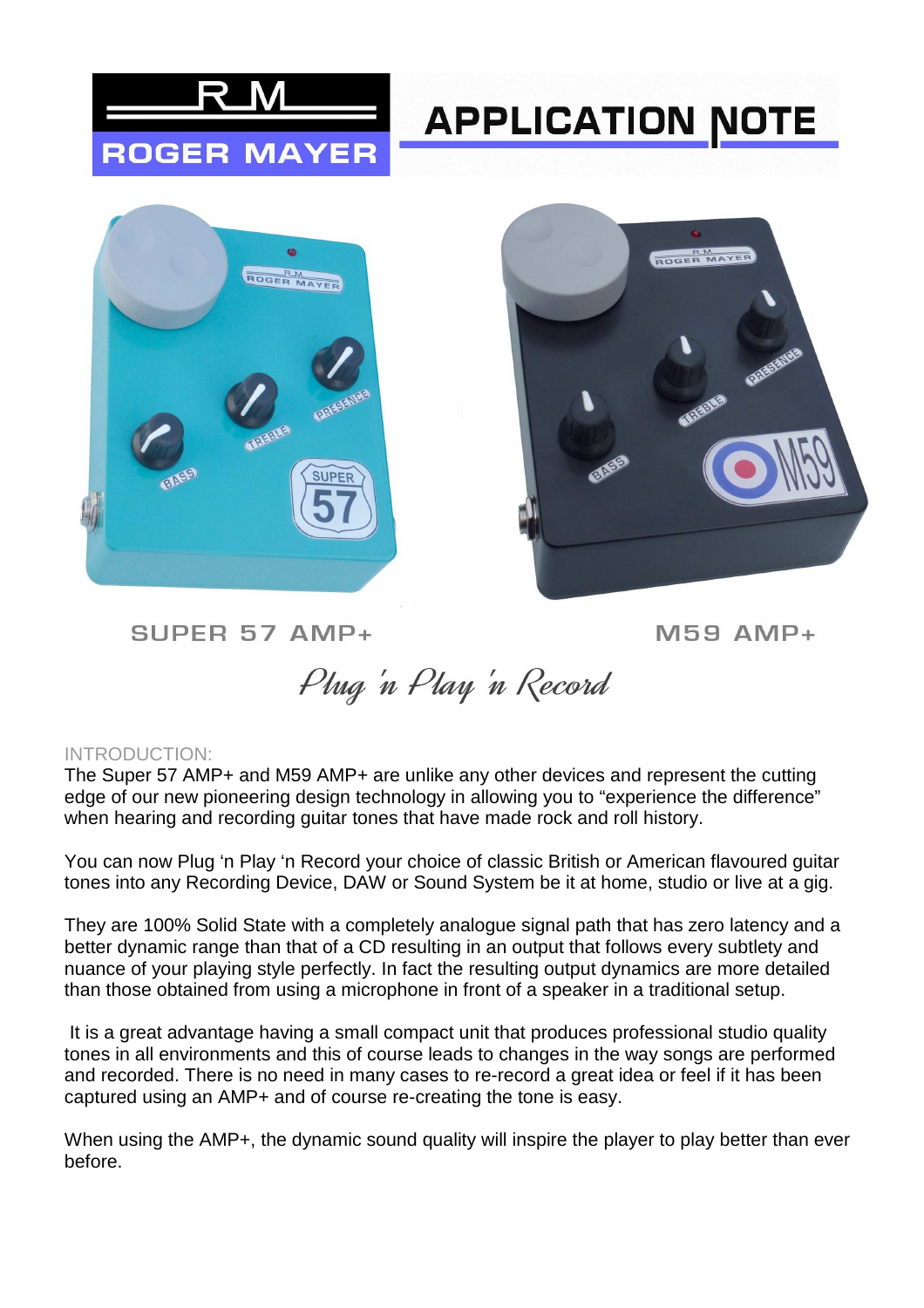## TECHNICAL DESCRIPTION:

The Super 57 AMP+ and M59 AMP+ are actually amplifiers in their own right that share the same gain structure, multi-stage architecture and equalization as their tube counterparts.

They operate and feel just like a tube amplifier with the controls all having similar function and feel. The input gain is the same as regards to distortion and the guitar behaves just as you would expect. Use your pedal train as normal into the AMP+.

The Output section distorts in a similar manner to classic output tubes and exhibits the compression and harmonics that people love. In fact the AMP+ is more detailed in this respect as it does not have any amplifier lag, phase smear or microphonics that a tube amp has when cranked. In fact you can now experience the full detail of your guitar at any operating monitor level.

The AMP+ has been designed to interface directly into your recording device or system and can be monitored on a home studio or living room setup or of course you can take it on the road as an addition to your backline amplifier or replace it all together and feed the AMP+ to front of house and stage monitors.

In our live road tests we have found when using it live the guitarist will enjoy the increased dynamics and detail that AMP+ provides not to mention a great sound on the PA System.

Some of our demo audio clips demonstrate that the dynamic range and noise free operation make the use of post recording reverb very effective as it now enables the listener to experience the reverb effect better.

## TECHNICAL SPECIFICATION:

| Input Level:               | Nominal -20dB to +2dB Unbalanced                                                |
|----------------------------|---------------------------------------------------------------------------------|
| <b>Output Level:</b>       | +4dbu or 3.5V peak Unbalanced                                                   |
| Output Impedance:          | 50 ohms                                                                         |
| Load Impedance:            | 10K or greater                                                                  |
| <b>Dynamic Range:</b>      | 96dB                                                                            |
| Size:                      | 100mm width x 120mm depth x 50mm height                                         |
| Weight:                    | 333q                                                                            |
| <b>Power Requirements:</b> | +48V DC at 60mA regulated<br>Universal World AC / DC Switching Adaptor Supplied |